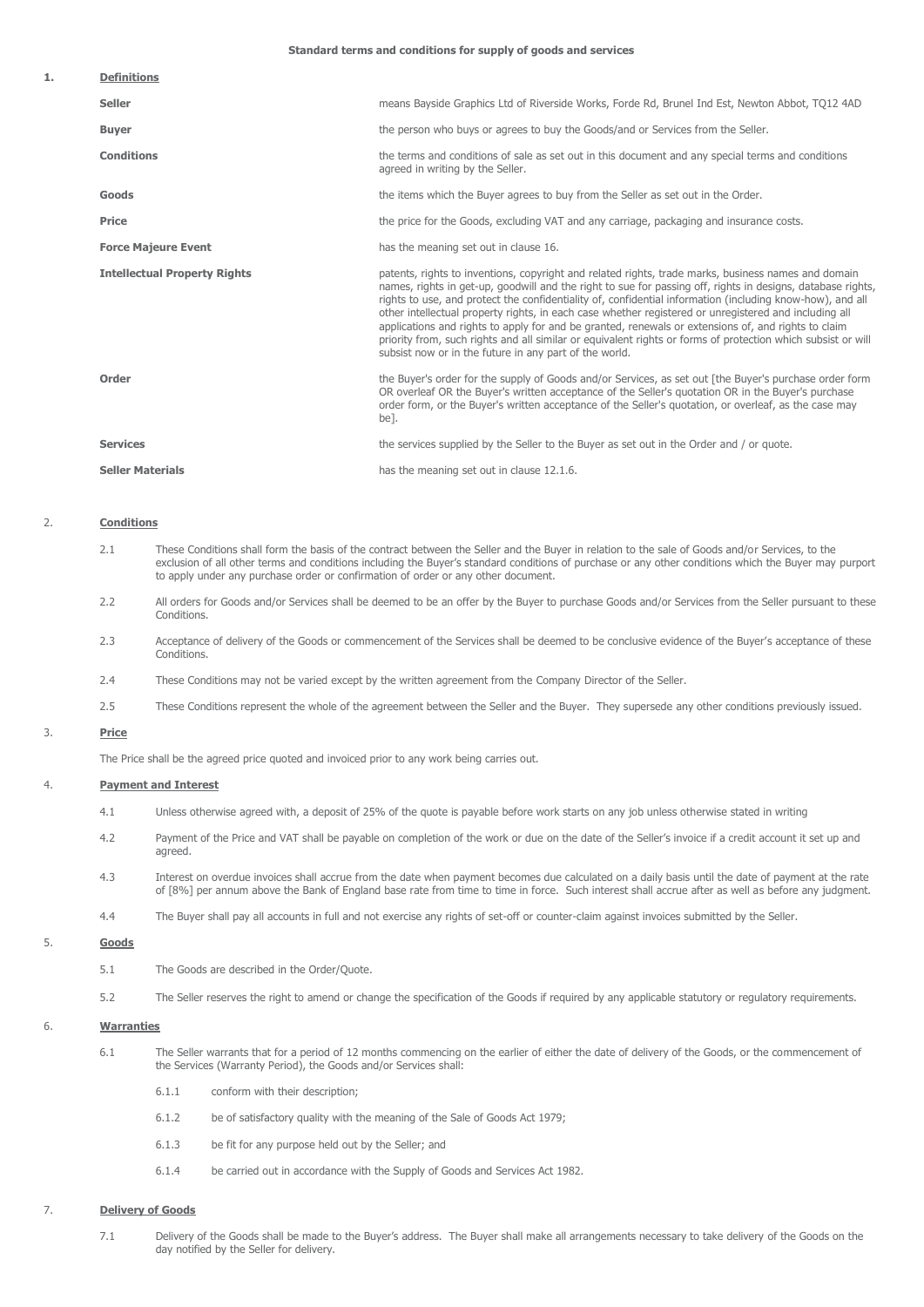- 7.2 The Seller undertakes to use its reasonable endeavours to despatch the Goods on an agreed delivery date, but does not guarantee to do so. Time of delivery shall not be of the essence of the contract.
- 7.3 The Seller shall not be liable to the Buyer for any loss or damage whether arising directly or indirectly from the late delivery or short delivery of the Goods. If short delivery does take place, the Buyer may not reject the Goods but shall accept the Goods delivered as part performance of the contract, and a pro-rata adjustment to the Price shall be made.
- 7.4 If the Buyer fails to take delivery of the Goods on the agreed delivery date or, if no specific delivery date has been agreed, when the Goods are ready for despatch, the Seller shall be entitled to store and insure the Goods and to charge the Buyer the reasonable costs of so doing.

### 8. **Acceptance of the Goods**

- 8.1 The Buyer shall be deemed to have accepted the Goods 3 days after delivery to the Buyer.
- 8.2 The Buyer shall carry out a thorough inspection of the Goods within 2 days and give notice in writing to the seller after discovering that some or all of the goods do not comply with the Warranty above, the Buyer must return the Goods to the Seller at the Buyer's cost and the Seller shall, at its option, repair or replace any Goods that are defective, or refund the price of such defective Goods.
- 8.3 Where the Buyer has accepted, or has been deemed to have accepted, the Goods the Buyer shall not be entitled to reject Goods which are not in accordance with the contract.

# **9. Title and risk**

- 9.1 Risk shall pass on delivery of the Goods to the Buyer's address.
- 9.2 Notwithstanding the earlier passing of risk, title in the Goods shall remain with the Seller and shall not pass to the Buyer until the amount due under the invoice for them (including interest and costs) has been paid in full.
- 9.3 Until title passes the Buyer shall hold the Goods as bailee for the Seller and shall store or mark them so that they can at all times be identified as the property of the Seller.
- 9.4 The Seller may at any time before title passes and without any liability to the Buyer:
	- 9.4.1 repossess and dismantle and use or sell all or any of the Goods and by doing so terminate the Buyer's right to use, sell or otherwise deal in them; and
	- 9.4.2 for that purpose (or determining what if any Goods are held by the Buyer and inspecting them) enter any premises of or occupied by the Buyer.
- 9.5 The Seller may maintain an action for the price of any Goods notwithstanding that title in them has not passed to the Buyer.

# 10. **Carriage of Goods**

- 10.1 Carriage will be chargeable on all sales. This will be at the rate of £9.50 unless otherwise stated by the Seller.
- 10.2 Bayside Graphics Ltd will not be help responsible for any delayed or late delivery what has arisen from a courier service.

#### 11. **Supply of Services**

- 11.1 The Seller shall provide the Services to the Buyer.
- 11.2 The Seller shall use all reasonable endeavours to meet any performance dates for the Services specified in the Order, but any such dates shall be estimates only and time shall not be of the essence for the performance of the Services.
- 11.3 The Seller shall have the right to make any changes to the Services which are necessary to comply with any applicable law or safety requirement, or which do not materially affect the nature or quality of the Services, and the Seller shall notify the Buyer in any such event.

### 12. **Buyer's obligations**

- 12.1 The Buyer shall:
	- 12.1.1 Ensure that the terms of the Order are complete and accurate;
	- 12.1.2 Co-operate with the Seller in all matters relating to the Services;
	- 12.1.3 Provide the Seller, its employees, agents, consultants and subcontractors, with access to the Buyer's premises as reasonably required by the Seller to provide the Services;
	- 12.1.4 Provide the Seller with such information and materials as the Seller may reasonably require to supply the Services, and ensure that such information is accurate in all material respects;
	- 12.1.5 Obtain and maintain all necessary licences, permissions and consents which may be required for the Services before the date on which the Services are to start; and
	- 12.1.6 keep and maintain all materials, equipment, documents and other property of the Seller (Seller Materials) at the Buyer's premises in safe custody at its own risk, maintain the Seller Materials in good condition until returned to the Seller, and not dispose of or use the Seller Materials other than in accordance with the Seller's written instructions or authorisation.
- 12.2 If the Seller's performance of any of its obligations in respect of the Services is prevented or delayed by any act or omission by the Buyer or failure by the Buyer to perform any relevant obligation (Buyer Default):
	- 12.2.1 the Seller shall without limiting its other rights or remedies have the right to suspend performance of the Services until the Buyer remedies the Buyer Default, and to rely on the Buyer Default to relieve it from the performance of any of its obligations to the extent the Buyer Default prevents or delays the Seller's performance of any of its obligations;
	- 12.2.2 the Seller shall not be liable for any costs or losses sustained or incurred by the Buyer arising directly or indirectly from the Seller's failure or delay to perform any of its obligations as set out in this clause 12.2; and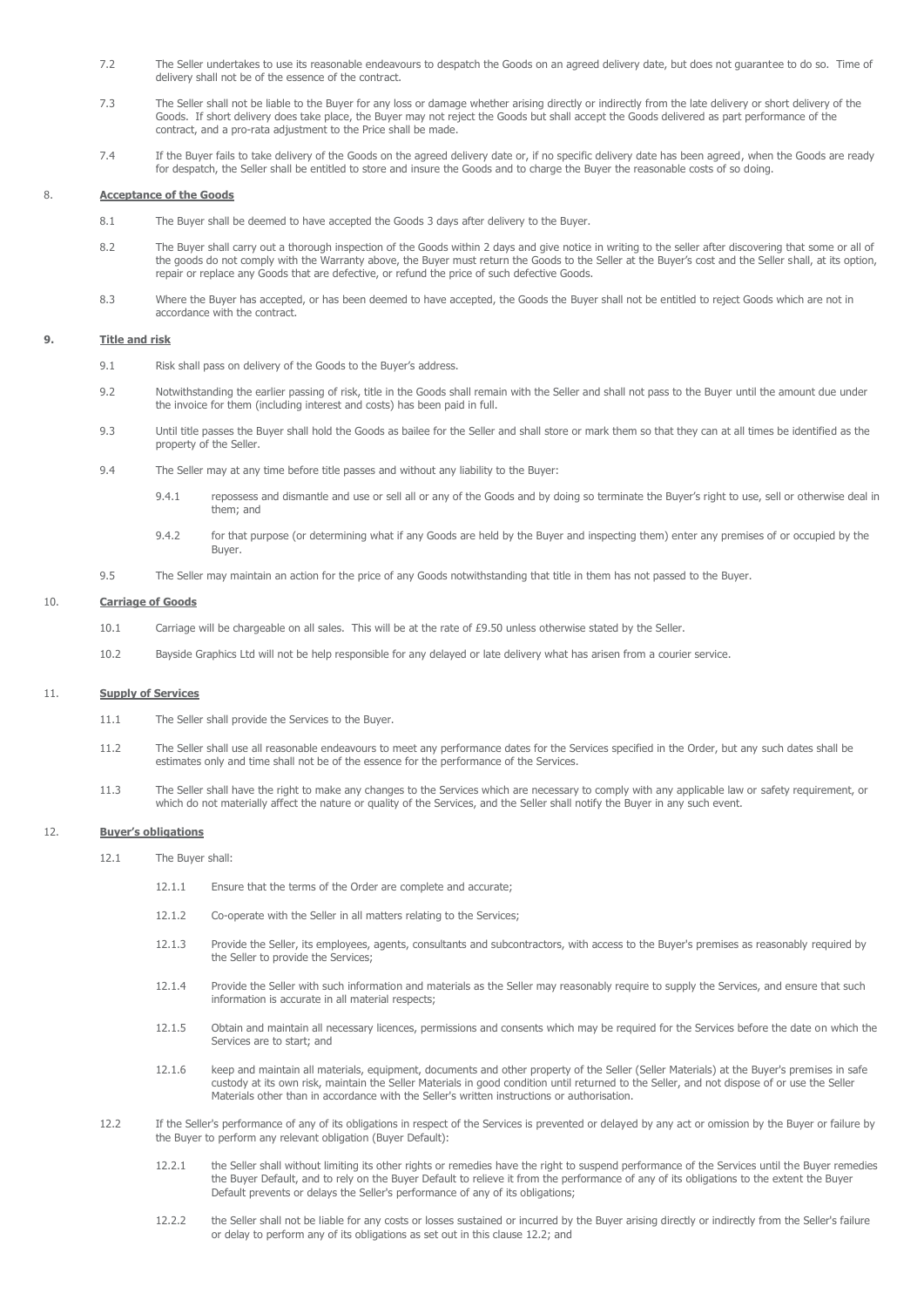12.2.3 The Buyer shall reimburse the Seller on written demand for any costs or losses sustained or incurred by the Seller arising directly or indirectly from the Buyer Default.

# 13. **Intellectual Property Rights**

- 13.1 All Intellectual Property Rights in or arising out of or in connection with the Services shall be owned by the Seller.
- 13.2 The Buyer acknowledges that, in respect of any third party Intellectual Property Rights in the Services, the Buyer's use of any such Intellectual Property Rights is conditional on the Seller obtaining a written licence from the relevant licensor on such terms as will entitle the Seller to license such rights to the Buyer.
- 13.3 All Seller Materials are the exclusive property of the Seller.

#### 14. **Limitation of Liability**

- 14.1 Nothing in these Conditions shall limit or exclude the Seller's liability for:
	- 14.1.1 death or personal injury caused by its negligence, or the negligence of its employees, agents or subcontractors;
	- 14.1.2 fraud or fraudulent misrepresentation;
	- 14.1.3 breach of the terms implied by section 2 of the Supply of Goods and Services Act 1982 (title and quiet possession);
	- 14.1.4 breach of the terms implied by section 12 of the Sale of Goods Act 1979 (title and quiet possession); or
	- 14.1.5 defective products under the Consumer Protection Act 1987.
- 14.2 Subject to clause 14.1:
	- 14.2.1 The Seller shall under no circumstances whatever be liable to the Buyer, whether in contract, tort (including negligence), breach of statutory duty, or otherwise, for any loss of profit, or any indirect or consequential loss arising under or in connection with the Contract; and
	- 14.2.2 the Seller's total liability to the Buyer in respect of all other losses arising under or in connection with the Contract, whether in contract, tort (including negligence), breach of statutory duty, or otherwise, shall in no circumstances exceed £1000
- 14.3 After the Warranty Period, the terms implied by sections 13 to 15 of the Sale of Goods Act 1979 and the terms implied by sections 3 to 5 of the Supply of Goods and Services Act 1982 are, to the fullest extent permitted by law, excluded from the Contract.
- 14.4 This clause 14 shall survive termination of the Contract.

## 15. **Termination**

- 15.1 Without limiting its other rights or remedies either party may terminate the Contract by giving the other party not less than 2 weeks written notice.
- 15.2 Without limiting its other rights or remedies, each party may terminate the Contract with immediate effect by giving written notice to the other party if:
	- 15.2.1 the other party commits a material breach of its obligations under this Contract and (if such breach is remediable) fails to remedy that breach within 7 days after receipt of notice in writing to do so;
	- 15.2.2 the other party suspends, or threatens to suspend, payment of its debts or is unable to pay its debts as they fall due or admits inability to pay its debts or (being a company or limited liability partnership) is deemed unable to pay its debts within the meaning of section 123 of the Insolvency Act 1986 or (being an individual) is deemed either unable to pay its debts or as having no reasonable prospect of so doing, in either case, within the meaning of section 268 of the Insolvency Act 1986 or (being a partnership) has any partner to whom any of the foregoing apply:
	- 15.2.3 the other party commences negotiations with all or any class of its creditors with a view to rescheduling any of its debts, or makes a proposal for or enters into any compromise or arrangement with its creditors [other than (where a company) for the sole purpose of a scheme for a solvent amalgamation of that other party with one or more other companies or the solvent reconstruction of that other party];
	- 15.2.4 a petition is filed, a notice is given, a resolution is passed, or an order is made, for or in connection with the winding up of the other party (being a company) other than for the sole purpose of a scheme for a solvent amalgamation of the other party with one or more other companies or the solvent reconstruction of that other party;
	- 15.2.5 The other party (being an individual) is the subject of a bankruptcy petition or order;
	- 15.2.6 a creditor or encumbrancer of the other party attaches or takes possession of, or a distress, execution, sequestration or other such process is levied or enforced on or sued against, the whole or any part of its assets and such attachment or process is not discharged within 14 days;
	- 15.2.7 An application is made to court, or an order is made, for the appointment of an administrator or if a notice of intention to appoint an administrator is given or if an administrator is appointed over the other party (being a company);
	- 15.2.8 The holder of a qualifying charge over the assets of the other party (being a company) has become entitled to appoint or has appointed an administrative receiver;
	- 15.2.9 A person becomes entitled to appoint a receiver over the assets of the other party or a receiver is appointed over the assets of the other party;
	- 15.2.10 any event occurs, or proceeding is taken, with respect to the other party in any jurisdiction to which it is subject that has an effect equivalent or similar to any of the events mentioned in clause 15.2.2 to clause 15.2.9 (inclusive);
	- 15.2.11 The other party suspends, threatens to suspend, ceases or threatens to cease to carry on, all or substantially the whole of its business;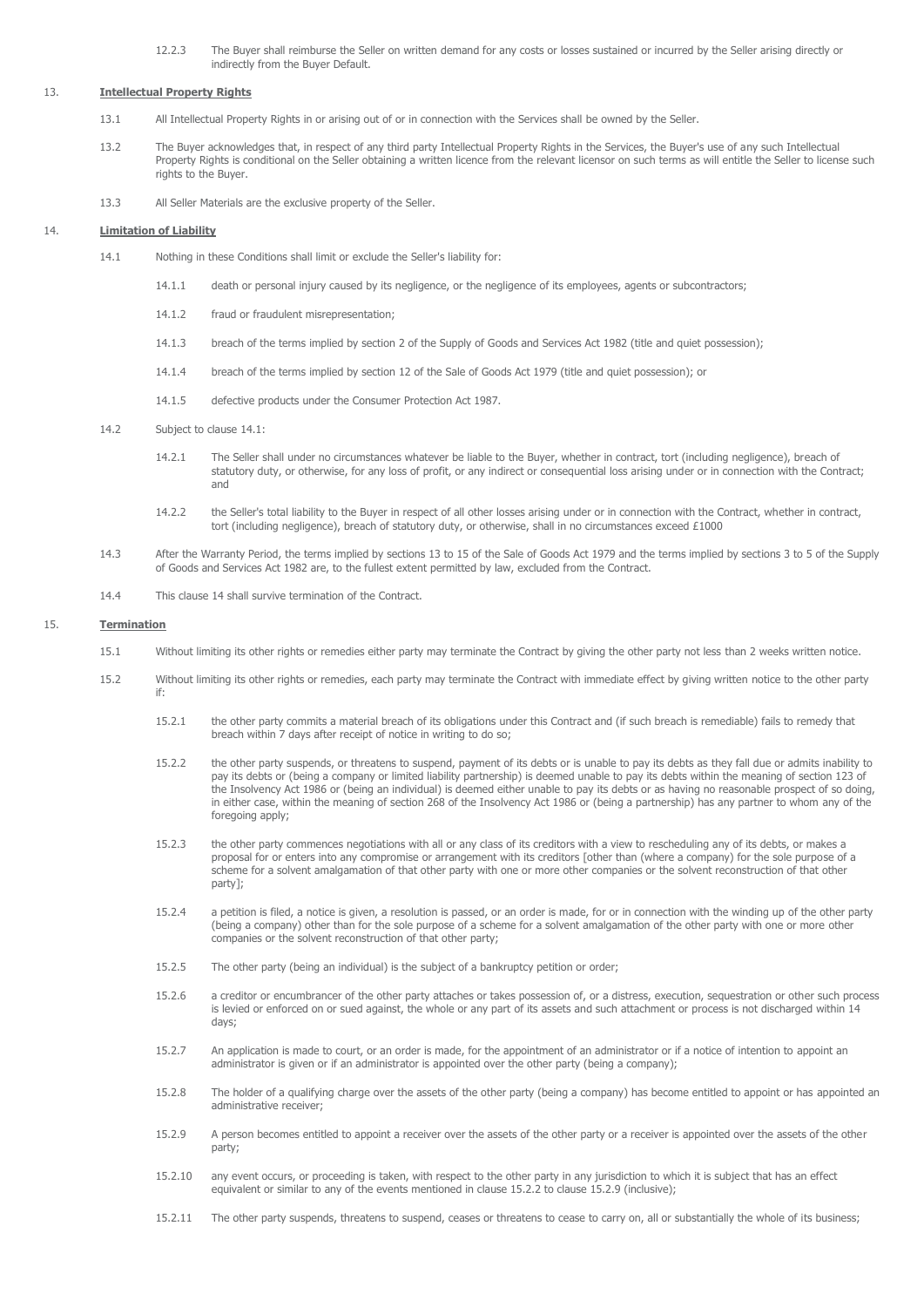- 15.2.12 the other party's financial position deteriorates to such an extent that in the Seller's opinion the Buyer's capability to adequately fulfil its obligations under the Contract has been placed in jeopardy; or
- 15.2.13 The other party (being an individual) dies or, by reason of illness or incapacity (whether mental or physical), is incapable of managing his own affairs or becomes a patient under any mental health legislation.
- 15.3 Without limiting its other rights or remedies, the Seller may terminate the Contract with immediate effect by giving written notice to the Buyer if the Buyer fails to pay any amount due under this Contract on the due date for payment.
- 15.4 Without limiting its other rights or remedies, the Seller may suspend the supply of Services or all further deliveries of Goods under the Contract or any other contract between the Buyer and the Seller if the Buyer fails to pay any amount due under this Contract on the due date for payment, the Buyer becomes subject to any of the events listed in clause 15.2.2 to clause 15.2.13, or the Seller reasonably believes that the Buyer is about to become subject to any of them.
- 15.5 On termination of the Contract for any reason:
	- 15.5.1 the Buyer shall immediately pay to the Seller all of the Seller's outstanding unpaid invoices and interest and, in respect of Services supplied but for which no invoice has yet been submitted, the Seller shall submit an invoice, which shall be payable by the Buyer immediately on receipt;
	- 15.5.2 The Buyer shall return all of the Seller Materials and any Deliverables which have not been fully paid for. If the Buyer fails to do so, then the Seller may enter the Buyer's premises and take possession of them. Until they have been returned, the Buyer shall be solely responsible for their safe keeping and will not use them for any purpose not connected with this Contract;
	- 15.5.3 the accrued rights and remedies of the parties as at termination shall not be affected, including the right to claim damages in respect of any breach of the Contract which existed at or before the date of termination or expiry; and
	- 15.5.4 Clauses which expressly or by implication have effect after termination shall continue in full force and effect.

## 16. **Force Majeure**

- 16.1 For the purposes of this Contract, Force Majeure Event means an event beyond the reasonable control of the Seller including but not limited to strikes, lock-outs or other industrial disputes (whether involving the workforce of the Seller or any other party), failure of a utility service or transport network, act of God, war, terrorism, riot, civil commotion, interference by civil of military authorities, national or international calamity, malicious damage, compliance with any law or governmental order, rule, regulation or direction, accident, breakdown of plant or machinery, fire, flood, storm, earthquake, epidemic or similar events, or default of suppliers or subcontractors.
- 16.2 The Seller shall not be liable to the Buyer as a result of any delay or failure to perform its obligations under this Contract as a result of a Force Majeure Event.
- 16.3 If the Force Majeure Event prevents the Seller from providing any of the Services and/or Goods for more than 4 weeks, the Seller shall, without limiting its other rights or remedies, have the right to terminate this Contract immediately by giving written notice to the Buyer.

## 17. **General**

17.1 Notices.

- 17.1.1 Any notice or other communication given to a party under or in connection with this Contract shall be in writing, addressed to that party at its registered office (if it is a company) or its principal place of business (in any other case) or such other address as that party may have specified to the other party in writing in accordance with this clause, and shall be delivered personally or sent by prepaid first-class post or other next working day delivery service, or by commercial courier, fax info@baysidegraphics.co.uk.
- 17.1.2 The provisions of this clause shall not apply to the service of any proceedings or other documents in any legal action
- 17.2 Waiver. A waiver of any right under the Contract or law is only effective if it is in writing and shall not be deemed to be a waiver of any subsequent breach or default. No failure or delay by a party in exercising any right or remedy under the Contract or by law shall constitute a waiver of that or any other right or remedy, nor prevent or restrict its further exercise of that or any other right or remedy. No single or partial exercise of such right or remedy shall prevent or restrict the further exercise of that or any other right or remedy.
- 17.3 No partnership or agency. Nothing in the Contract is intended to, or shall be deemed to, establish any partnership or joint venture between any of the parties, nor constitute either party the agent of another party for any purpose. Neither party shall have authority to act as agent for, or to bind, the other party in any way.
- 17.4 Third parties. A person who is not a party to the Contract shall not have any rights to enforce its terms.
- 17.5 This Contract contains the entire agreement and understanding of the parties relating to the subject matter of this Contract and extinguishes all previous agreements, promises, assurances, warranties, representations and understandings between the parties, whether written or oral.
- 17.6 Variation. Except as set out in these Conditions, no variation of the Contract, including the introduction of any additional terms and conditions shall be effective unless it is agreed in writing and signed by the Seller.
- 17.7 Governing law. This agreement and any dispute or claim arising out of or in connection with it or its subject matter or formation (including noncontractual disputes or claims) shall be governed by and construed in accordance with the law of England and Wales.
- 17.8 Jurisdiction. Each party irrevocably agrees that the courts of England and Wales shall have exclusive jurisdiction to settle any dispute or claim arising out of or in connection with this Contract or its subject matter or formation (including non-contractual disputes or claims).
- 17.9 By using Bayside Graphiccs Ltd in any way you agree to these terms of service. Should it happen that a client's own terms and conditions conflict with any of the areas set out on this page, this disclaimer shall be considered to be the authoritative one, unless a separate contract has been produced and signed by the client and by an authorised agent of Bayside Graphics Ltd prior to any work commencing.